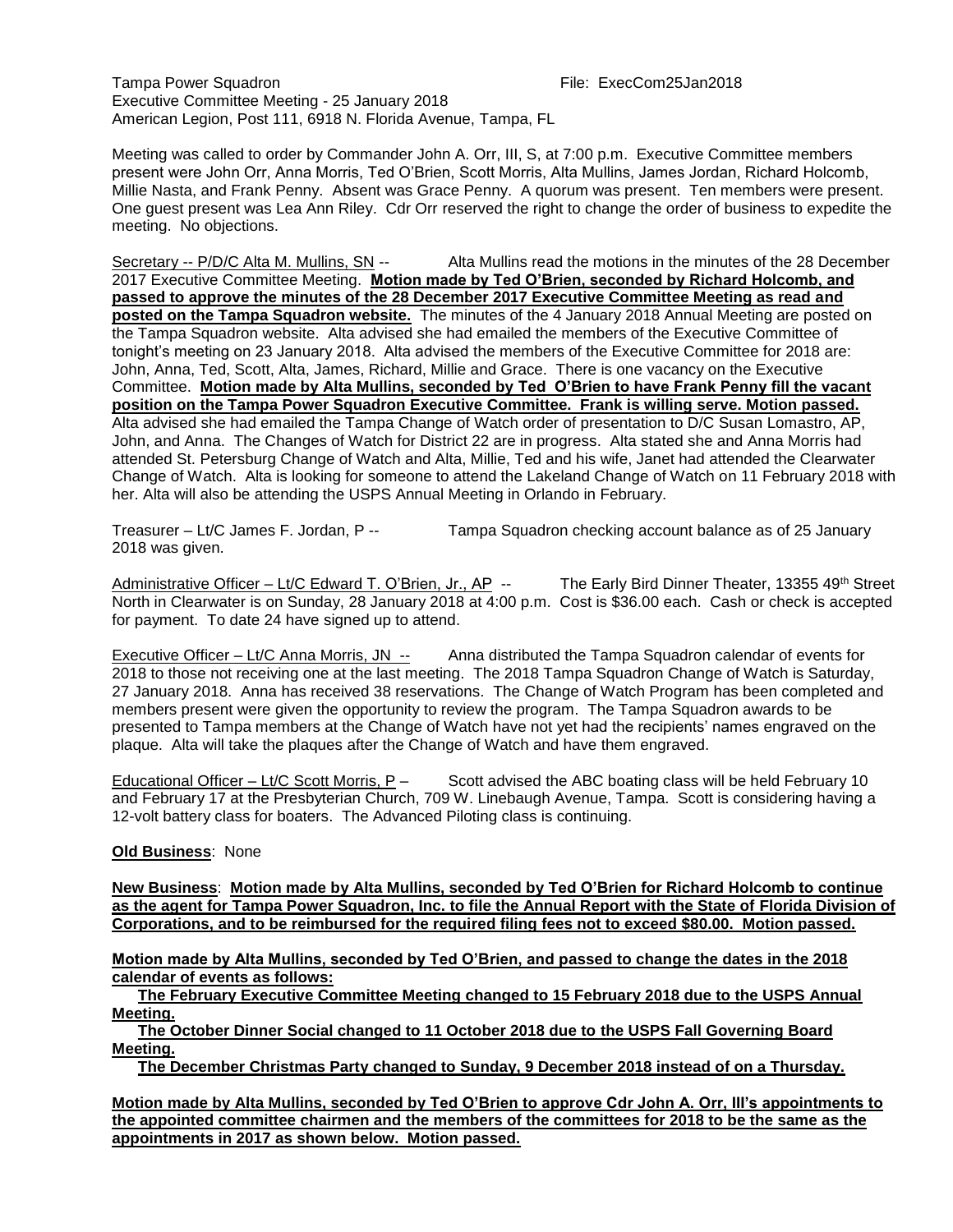# **Commander's Department**

- **- Aide to Commander - Anna Morris**
- **- Calendar Coordinator - Anna Morris**
- **- Chaplain - Alta Mullins**
- **- Hospitality - Alta Mullins, Chair; Members: Maria Holcomb, Anna Morris**
- **- Law Committee/Law Officer - Vacant**
- **- Medical Officer or Advisor - Maria Holcomb**
- **- Merit Mark - Alta Mullins, Chair**
- **- Parliamentarian - Alta Mullins**

## **Executive Officer Department**

**- Boat Show - Anna Morris, Chair; Members: Alan Holcomb, Maria Holcomb, Richard Holcomb, Scott Morris, Alta Mullins, John Orr, Linda Thompson, Tom Thompson**

**- Boating Safety - Scott Morris, Chair; Member: John Orr** 

**- Cooperative Charting - Richard Holcomb, Chair; Members: Alan Holcomb, Maria Holcomb, Anna Morris, Scott Morris, Alta Mullins, John Orr, Tom Thompson**

**- Liaison - Thomas Thompson, Chair**

**- Public Relations - Ted O'Brien, Chair; Members: Richard Holcomb, James Jordan, Anna Morris, Scott Morris, Alta Mullins, Tom Thompson**

- **- Radio Technical - Tom Thompson, Chair; Member: John Orr**
- **- Vessel Safety Check - John Orr, Chair**

### **Educational Officer Department**

**- BPECom - Public Education - Scott Morris, Chair; Assistant Chair, Millie Nasta**

**- Advanced Grades - Richard Holcomb, Chair Seamanship - Scott Morris, Chair Piloting - Anna Morris, Chair Advanced Piloting - Anna Morris, Chair Junior Navigation - Richard Holcomb, Chair Navigation - Richard Holcomb, Chair**

- **- Elective Courses - Scott Morris, Chair; Millie Nasta, Assistant Chair Cruise Planning - Millie Nasta, Chair Engine Maintenance - Scott Morris, Chair Instructor Development - Alta Mullins, Chair Marine Electronics - Scott Morris, Chair Sail - Millie Nasta, Chair Weather - Anna Morris, Chair**
- **- EMSCom - Electro-Mechanical Systems - Scott Morris, Chair**

**- Seminar Courses - Millie Nasta, Chair**

**- USPS Guides - Anna Morris, Chair**

#### **Administrative Officer Department**

**- Boating Activities - Tom Thompson, Chair; Members: Richard Holcomb, James Jordan, Anna Morris, Scott Morris, Alta Mullins, Millie Nasta, John Orr, Linda Thompson - Meetings & Programs - Anna Morris, Chair; Members: Richard Holcomb, James Jordan, Ted O'Brien, Tom Thompson**

**- Member Benefits - Anna Morris, Chair; Member: Linda Thompson**

**- Member Involvement - Tom Thompson, Chair; Members: Maria Holcomb, Richard Holcomb, James Jordan, Anna Morris, Scott Morris, Alta Mullins, Millie Nasta, John Orr, Linda Thompson**

**- Membership - Anna Morris, Chair; Members: Maria Holcomb, James Jordan, Scott Morris, Alta Mullins, Millie Nasta, Ted O'Brien, Linda Thompson, Tom Thompson**

**- Leadership Development - Anna Morris, Chair**